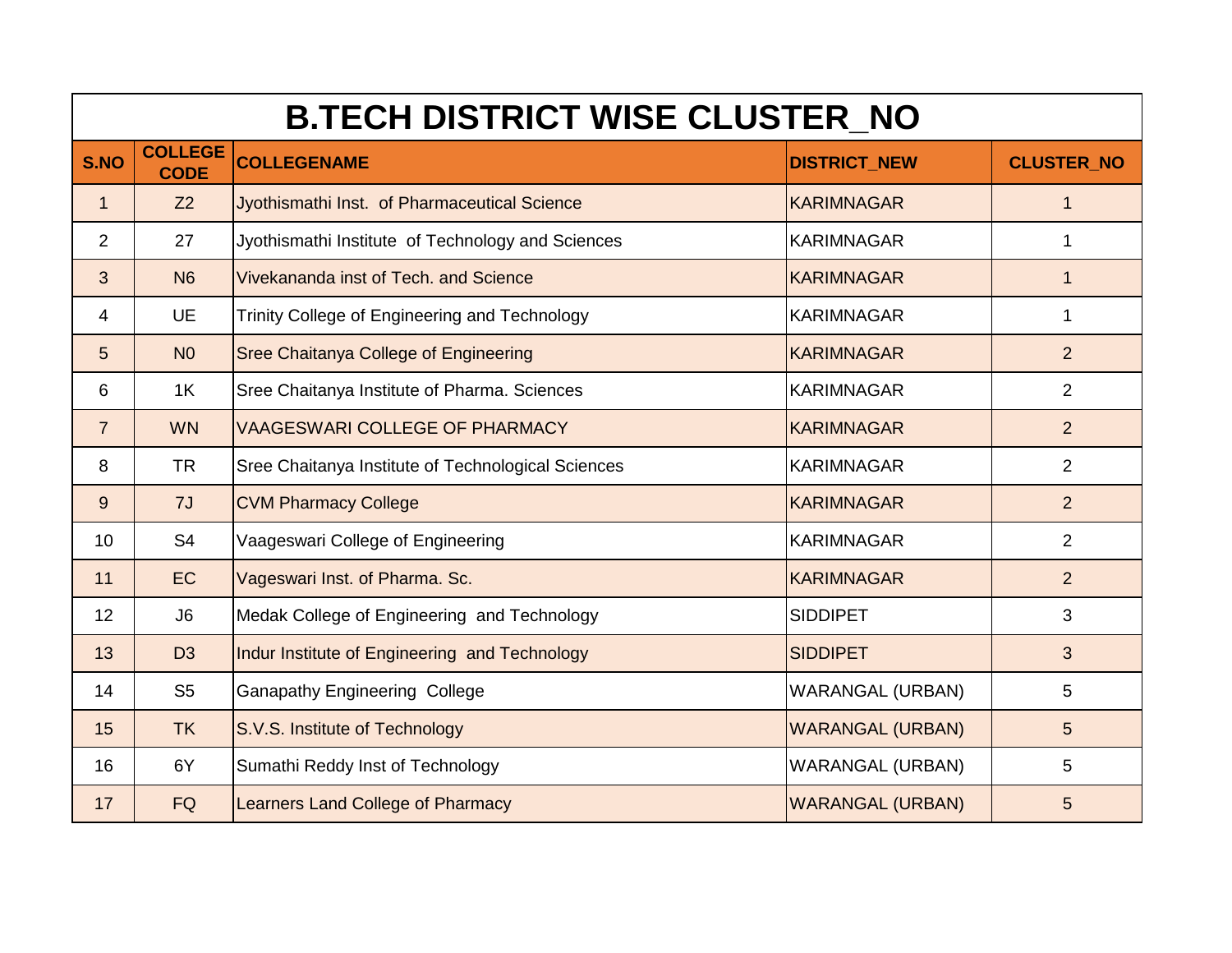| 18 | <b>ED</b>      | Vaagdevi Pharmacy College                                       | <b>WARANGAL (URBAN)</b> | 5              |
|----|----------------|-----------------------------------------------------------------|-------------------------|----------------|
| 19 | <b>UC</b>      | Talla Padmavathi College of Engineering                         | <b>WARANGAL (URBAN)</b> | 5 <sup>5</sup> |
| 20 | <b>UK</b>      | Vaagdevi Engineering College                                    | <b>WARANGAL (URBAN)</b> | 5              |
| 21 | <b>WM</b>      | <b>SRR COLLEGE OF PHARMACEUTICAL SCIENCES</b>                   | <b>WARANGAL (URBAN)</b> | 5 <sup>5</sup> |
| 22 | 68             | Christu Jyothi Institute of Technology and Scienes              | <b>JANGAON</b>          | 6              |
| 23 | <b>B4</b>      | Kshatriya College Of Engineering                                | <b>NIZAMABAD</b>        | $\overline{7}$ |
| 24 | 6B             | Kakatiya Institute of Technology and Seience For Women          | NIZAMABAD               | $\overline{7}$ |
| 25 | 29             | Vijaya Rural Engg. College                                      | <b>NIZAMABAD</b>        | $\overline{7}$ |
| 26 | 1 <sub>N</sub> | Tirumala College Of Pharmacy                                    | <b>NIZAMABAD</b>        | $\overline{7}$ |
| 27 | 9E             | <b>Vijay College of Pharmacy</b>                                | <b>NIZAMABAD</b>        | $\overline{7}$ |
| 28 | N7             | DRK inst of Science and Technology                              | <b>MEDCHAL</b>          | 8              |
| 29 | <b>WH</b>      | <b>BVRIT HYDERABAD</b>                                          | <b>MEDCHAL</b>          | 8              |
| 30 | U <sub>5</sub> | DRK College of Engineering and Technology                       | <b>MEDCHAL</b>          | 8              |
| 31 | 6P             | Rishi M.S. Institute of Engineering and Technology For Women    | <b>MEDCHAL</b>          | 8              |
| 32 | 26             | Mahatma Gandhi Institute of Technology                          | <b>RANGA REDDY</b>      | 11             |
| 33 | J2             | <b>Joginpally BR Engineering College</b>                        | <b>RANGA REDDY</b>      | 11             |
| 34 | 25             | G. Narayanamma Institute of Technology and Sciences (for women) | <b>RANGA REDDY</b>      | 11             |
| 35 | J <sub>1</sub> | HI TECH College of Engineering and Technology                   | <b>RANGA REDDY</b>      | 11             |
| 36 | <b>FJ</b>      | SSJ College of Pharmacy                                         | <b>RANGA REDDY</b>      | 11             |
| 37 | D <sub>2</sub> | Sridevi Women"s Engg. College                                   | <b>RANGAREDDY</b>       | 11             |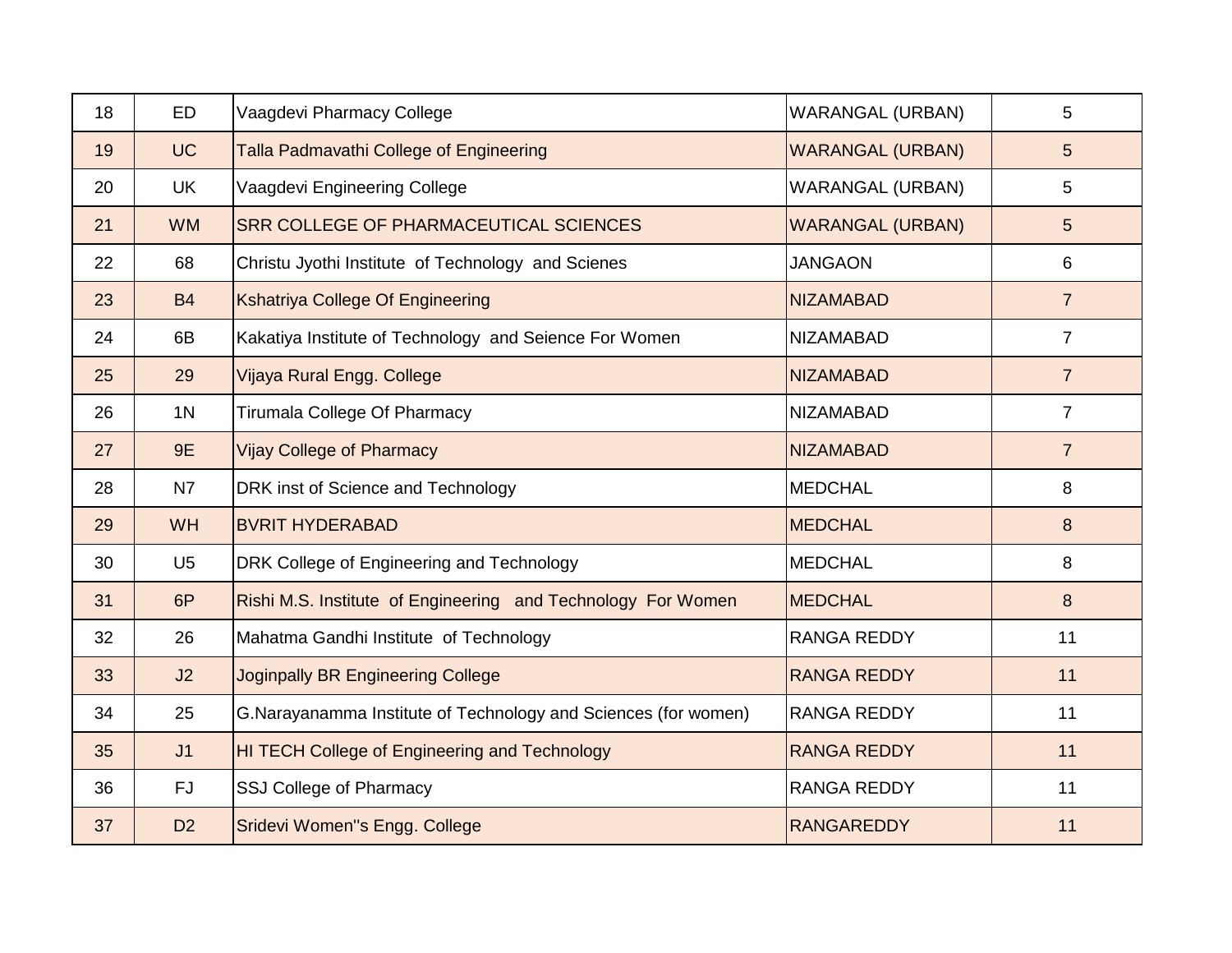| 38 | GD             | Chilkur Balaji College of Pharmacy                                                               | <b>HYDERABAD</b>          | 12 |
|----|----------------|--------------------------------------------------------------------------------------------------|---------------------------|----|
| 39 | <b>VH</b>      | <b>MAK College of Pharmacy</b>                                                                   | <b>RANGA REDDY</b>        | 12 |
| 40 | Z <sub>6</sub> | <b>Global College of Pharmacy</b>                                                                | <b>RANGA REDDY</b>        | 12 |
| 41 | <b>DQ</b>      | <b>Joginpally BR Pharmacy College</b>                                                            | <b>RANGA REDDY</b>        | 12 |
| 42 | QM             | K.G. Reddy College of Engineering and Technology                                                 | <b>RANGA REDDY</b>        | 12 |
| 43 | EF             | <b>Bhaskar Pharmacy College</b>                                                                  | <b>RANGA REDDY</b>        | 12 |
| 44 | U <sub>6</sub> | Global Institute of Engineering and Technology                                                   | <b>RANGA REDDY</b>        | 12 |
| 45 | M1             | Bandari Srinivas institute of Technology                                                         | <b>RANGA REDDY</b>        | 13 |
| 46 | 36             | Jaya Prakash Narayan College of Engineering                                                      | <b>MAHABUBNAGAR</b>       | 14 |
| 47 | 57             | Sree Visvesvaraya Inst. of Tech and Sc.                                                          | <b>MAHABUBNAGAR</b>       | 14 |
| 48 | CA             | Moonray Inst. of Pharmaceutical Sc.                                                              | <b>RANGA REDDY</b>        | 14 |
| 49 | PP             | Anu Bose Institute of Technology                                                                 | <b>BHADRADRI KOTHAGUD</b> | 15 |
| 50 | EU             | Dhanvanthari Inst. of Pharmaceutical Sc.                                                         | <b>BHADRADRI KOTHAGUD</b> | 15 |
| 51 | <b>EK</b>      | Abdul Kalam Institute of Technological Sciences                                                  | <b>BHADRADRI KOTHAGUD</b> | 15 |
| 52 | QT             | K.L.R.College of Engineering and Technology                                                      | <b>BHADRADRI KOTHAGUD</b> | 15 |
| 53 | T <sub>8</sub> | Annamacharya Institute of Technology and Science                                                 | <b>RANGA REDDY</b>        | 17 |
| 54 | 6F             | Pallavi Engineering College                                                                      | <b>RANGA REDDY</b>        | 17 |
| 55 | D <sub>0</sub> | St Mary"s College of Engg. and Technology                                                        | <b>RANGA REDDY</b>        | 17 |
| 56 | PT             | Avanthi"s Scientific Technological and Research Academy                                          | <b>RANGA REDDY</b>        | 17 |
| 57 | 7W             | Joseph Sriharsha and Mary Indraja Educational Societys St.Mary"s<br><b>Group of Institutions</b> | <b>RANGA REDDY</b>        | 17 |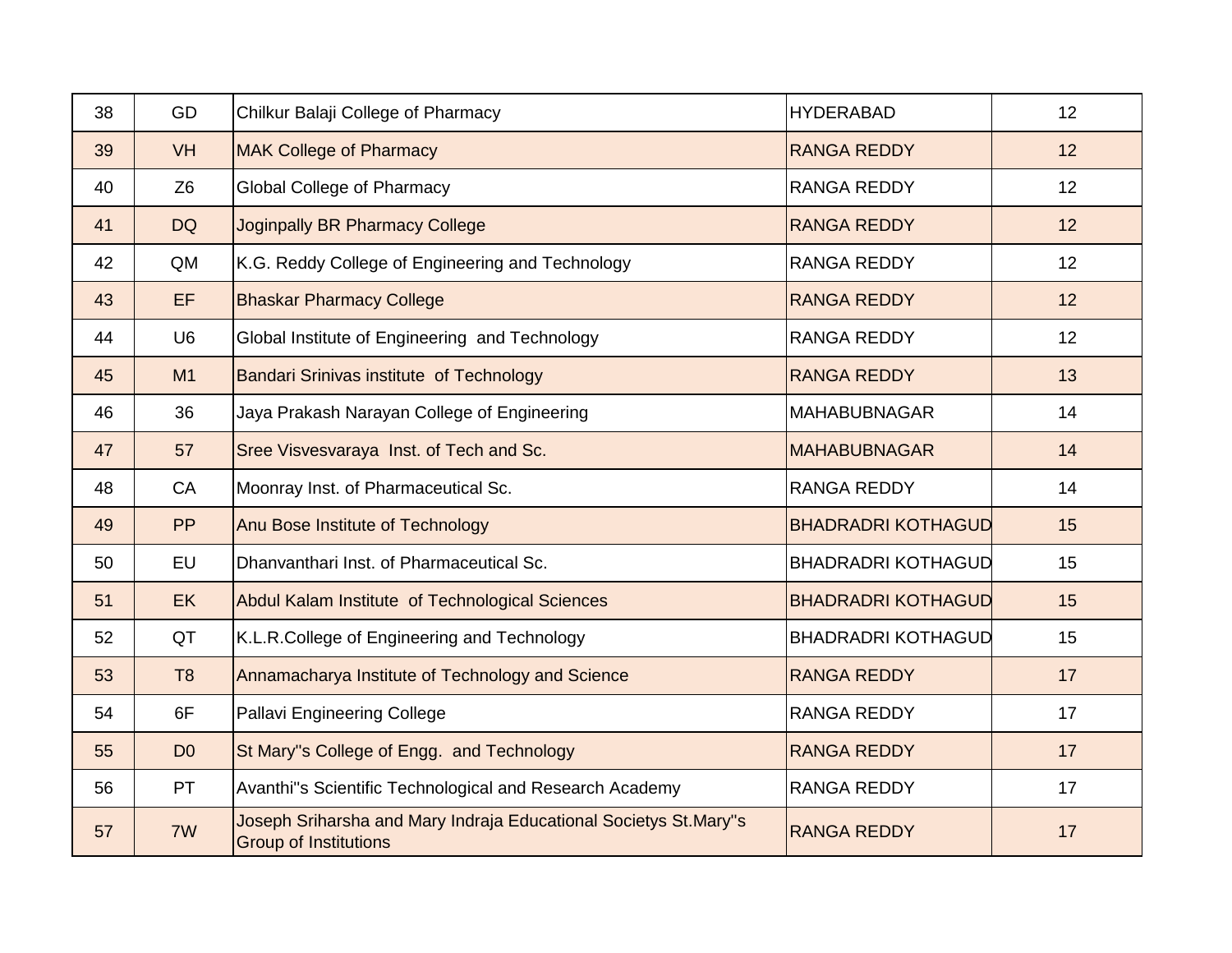| 58 | Q <sub>6</sub> | Avanthi Institute of Engineering and Technology             | <b>RANGA REDDY</b> | 17 |
|----|----------------|-------------------------------------------------------------|--------------------|----|
| 59 | 7Q             | <b>Brilliant Group of Institutions</b>                      | <b>RANGA REDDY</b> | 18 |
| 60 | Z <sub>9</sub> | <b>KVK College of Pharmacy</b>                              | <b>RANGA REDDY</b> | 18 |
| 61 | W <sub>8</sub> | Arjun College Of Technology and Science                     | <b>RANGA REDDY</b> | 18 |
| 62 | DT             | <b>SLCs College of Pharmacy</b>                             | <b>RANGA REDDY</b> | 18 |
| 63 | <b>VE</b>      | Sreyas Institute Of EngineeringandTechnology                | <b>RANGA REDDY</b> | 18 |
| 64 | <b>GN</b>      | Avanthi Institute of Pharmaceutical Sc.                     | <b>RANGA REDDY</b> | 18 |
| 65 | QA             | <b>Brilliant Institute of Engineering and Technology</b>    | <b>RANGA REDDY</b> | 18 |
| 66 | 5D             | Kasireddy Narayan Reddy College of Engineering and Research | <b>RANGA REDDY</b> | 18 |
| 67 | <b>Y6</b>      | <b>Vijaya College of Pharmacy</b>                           | <b>RANGA REDDY</b> | 18 |
| 68 | CO             | Scient Institute of Technology                              | <b>RANGA REDDY</b> | 19 |
| 69 | <b>8A</b>      | Sri Chaitanya college of Engg and Technology                | <b>RANGA REDDY</b> | 19 |
| 70 | <b>GP</b>      | Scient Institute Of Pharmacy                                | <b>RANGA REDDY</b> | 19 |
| 71 | T <sub>0</sub> | Sri Indu Inst. of Pharmacy                                  | <b>RANGA REDDY</b> | 19 |
| 72 | P <sub>8</sub> | Jagruthi Institute of Engineering and Technology            | <b>RANGA REDDY</b> | 19 |
| 73 | 83             | Gurunanak Institute of Technology.                          | <b>RANGA REDDY</b> | 19 |
| 74 | S <sub>8</sub> | JJ College of Pharmacy                                      | <b>RANGA REDDY</b> | 19 |
| 75 | E4             | SREE DATTHA INSTITUTE OF ENGINEERING AND SCIENCE            | <b>RANGA REDDY</b> | 19 |
| 76 | <b>DG</b>      | Teegala Krishna Reddy College of Pharmacy                   | <b>RANGA REDDY</b> | 20 |
| 77 | <b>BT</b>      | Visvesvaraya College of Engg. and Technology                | <b>RANGA REDDY</b> | 20 |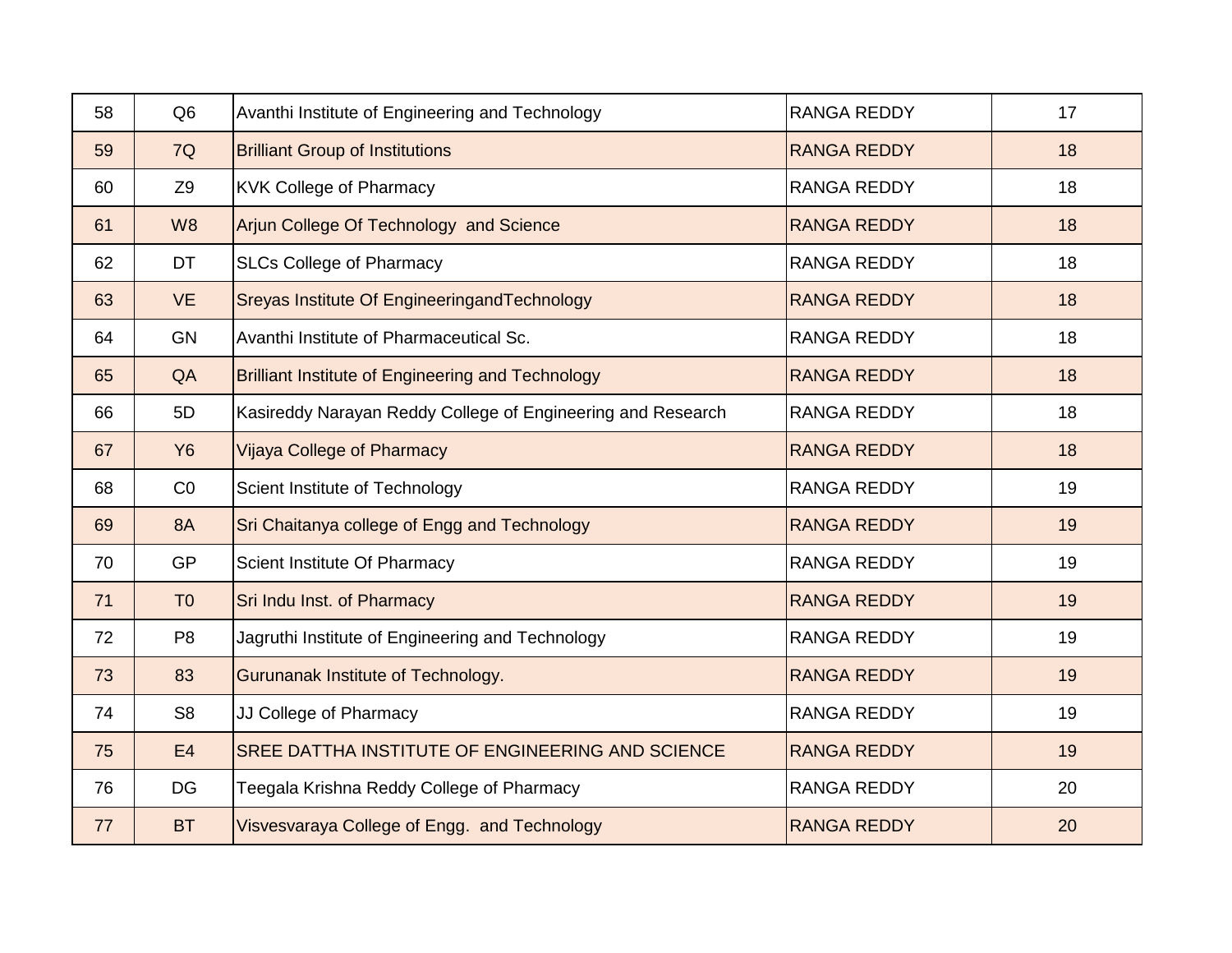| 78 | 9P             | SREE DATTHA GROUP OF INSTITUTIONS                          | <b>RANGA REDDY</b> | 20 |
|----|----------------|------------------------------------------------------------|--------------------|----|
| 79 | 17             | <b>Bharat Inst. of Technology</b>                          | <b>RANGA REDDY</b> | 20 |
| 80 | <b>TP</b>      | Siddhartha Institute of Engg and Technology                | <b>RANGA REDDY</b> | 20 |
| 81 | X3             | SRI INDU INSTITUTE OF ENGINEERING & TECHNOLOGY             | <b>RANGA REDDY</b> | 20 |
| 82 | 5U             | AVN Institute of Engineering and Technology                | <b>RANGA REDDY</b> | 20 |
| 83 | <b>CE</b>      | <b>Bharat School of Pharmacy</b>                           | <b>RANGA REDDY</b> | 20 |
| 84 | K <sub>9</sub> | T K R College of Engg. and Technology                      | <b>RANGA REDDY</b> | 20 |
| 85 | N <sub>8</sub> | Spoorthy Engg. College                                     | <b>RANGA REDDY</b> | 20 |
| 86 | E1             | Bharat Institute of Engineering and Technology             | <b>RANGA REDDY</b> | 20 |
| 87 | 1F             | M.R.M. College of Pharmacy                                 | <b>RANGA REDDY</b> | 20 |
| 88 | R <sub>9</sub> | <b>TKR Engg. College</b>                                   | <b>RANGA REDDY</b> | 20 |
| 89 | Z <sub>3</sub> | Bojjam Narasimhulu Pharmacy College for Women              | <b>HYDERABAD</b>   | 21 |
| 90 | <b>RT</b>      | Nawab Shah Alam Khan College of Engineering and Technology | <b>HYDERABAD</b>   | 21 |
| 91 | E <sub>3</sub> | Mahaveer Institute of Science and Technology               | <b>HYDERABAD</b>   | 21 |
| 92 | 8P             | AAR MAHAVEER ENGINEERING COLLEGE                           | <b>HYDERABAD</b>   | 21 |
| 93 | 32             | <b>Bhoj Reddy Engineering College for Women</b>            | <b>HYDERABAD</b>   | 21 |
| 94 | AD             | Teegala Ram Reddy College Of Pharmacy                      | <b>RANGA REDDY</b> | 21 |
| 95 | S <sub>6</sub> | Anwarul Uloom College of Pharmacy                          | <b>HYDERABAD</b>   | 22 |
| 96 | DE             | St. Mary's College of Pharmacy                             | <b>HYDERABAD</b>   | 22 |
| 97 | 45             | Sultan UI Uloom College Of Pharmacy                        | <b>HYDERABAD</b>   | 22 |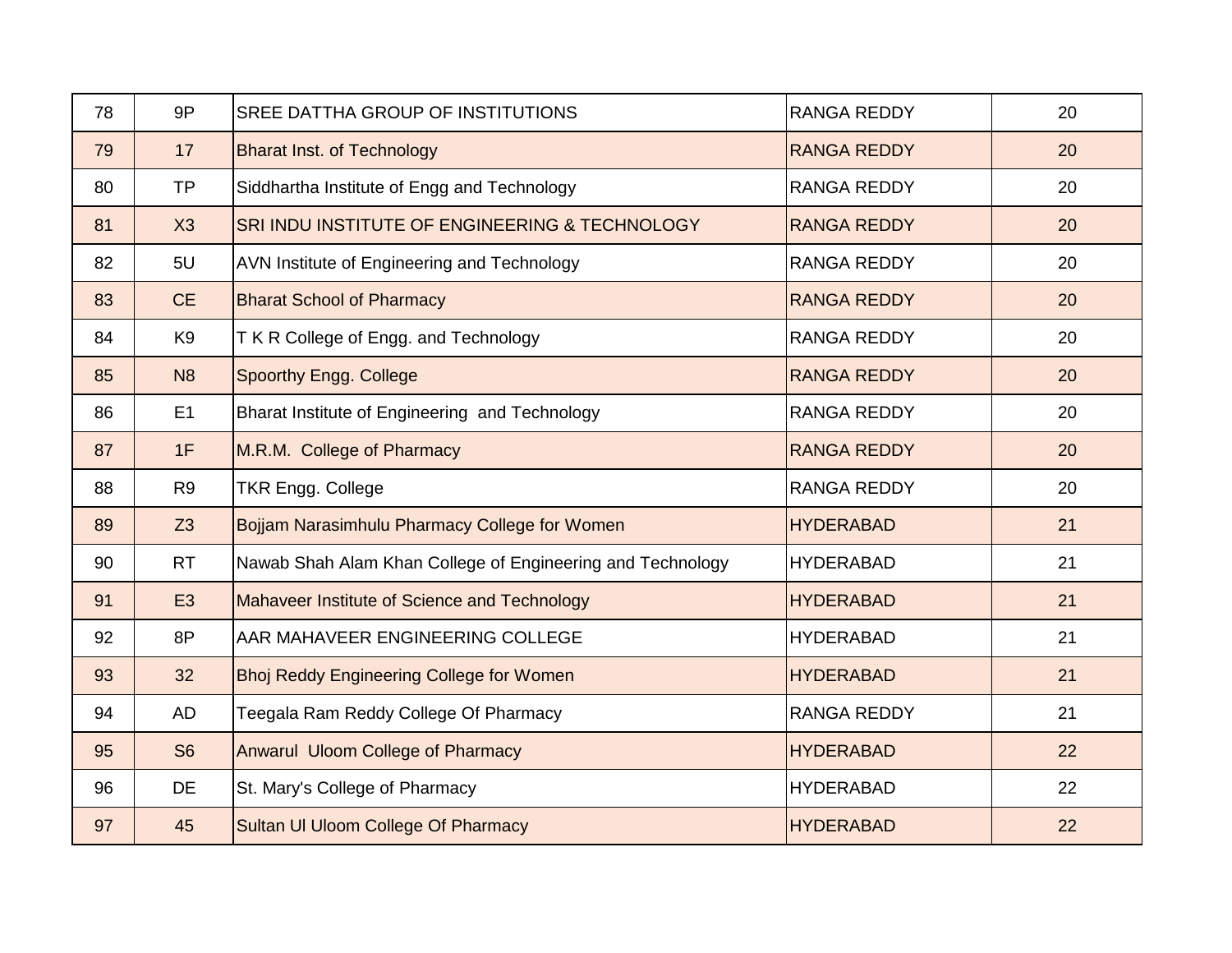| 98  | L5             | Shadan Women"s College of Engg. and Technology                      | <b>HYDERABAD</b>   | 22 |
|-----|----------------|---------------------------------------------------------------------|--------------------|----|
| 99  | <b>BD</b>      | Keshav Memorial Institute of Technology                             | <b>HYDERABAD</b>   | 22 |
| 100 | P7             | Swamy Vivekananda Inst Of Technology                                | <b>HYDERABAD</b>   | 22 |
| 101 | CJ             | Prathap Narender Reddy College of Pharmacy                          | <b>RANGA REDDY</b> | 22 |
| 102 | R <sub>0</sub> | <b>CMR Institute of Technology</b>                                  | <b>MEDCHAL</b>     | 23 |
| 103 | W <sub>9</sub> | Malla Reddy Institute of Engineering and Technology                 | <b>MEDCHAL</b>     | 23 |
| 104 | UJ             | MALLA REDDY ENGINEERING COLLEGE AND MANAGEMENT<br><b>SCIENCES</b>   | <b>MEDCHAL</b>     | 23 |
| 105 | X <sub>0</sub> | Narasimha Reddy Engineering College                                 | <b>MEDCHAL</b>     | 23 |
| 106 | 7R             | <b>CMR Technical Campus</b>                                         | <b>MEDCHAL</b>     | 23 |
| 107 | K <sub>8</sub> | <b>St Martins College Engineering college</b>                       | <b>MEDCHAL</b>     | 23 |
| 108 | T <sub>2</sub> | <b>CMR College of Pharmacy</b>                                      | <b>MEDCHAL</b>     | 23 |
| 109 | E <sub>5</sub> | Hyderabad Institute of Technology and Management                    | <b>MEDCHAL</b>     | 23 |
| 110 | Q <sub>9</sub> | MALLA REDDY COLLEGE OF ENGINEERING                                  | <b>MEDCHAL</b>     | 23 |
| 111 | 8R             | <b>CMR ENGINEERING COLLEGE-</b>                                     | <b>MEDCHAL</b>     | 23 |
| 112 | 7Y             | MARRI LAXMAN REDDY INSTITUTE OF TECHNOLOGY AND<br><b>MANAGEMENT</b> | <b>MEDCHAL</b>     | 24 |
| 113 | <b>BU</b>      | <b>MLR Institute of Pharmacy</b>                                    | <b>MEDCHAL</b>     | 24 |
| 114 | <b>RG</b>      | Malla Reddy College of Engineering for Women                        | <b>MEDCHAL</b>     | 24 |
| 115 | <b>RJ</b>      | Malla Reddy Institute of Technology                                 | <b>MEDCHAL</b>     | 24 |
| 116 | <b>BK</b>      | St. Peter s Engineering College                                     | <b>MEDCHAL</b>     | 24 |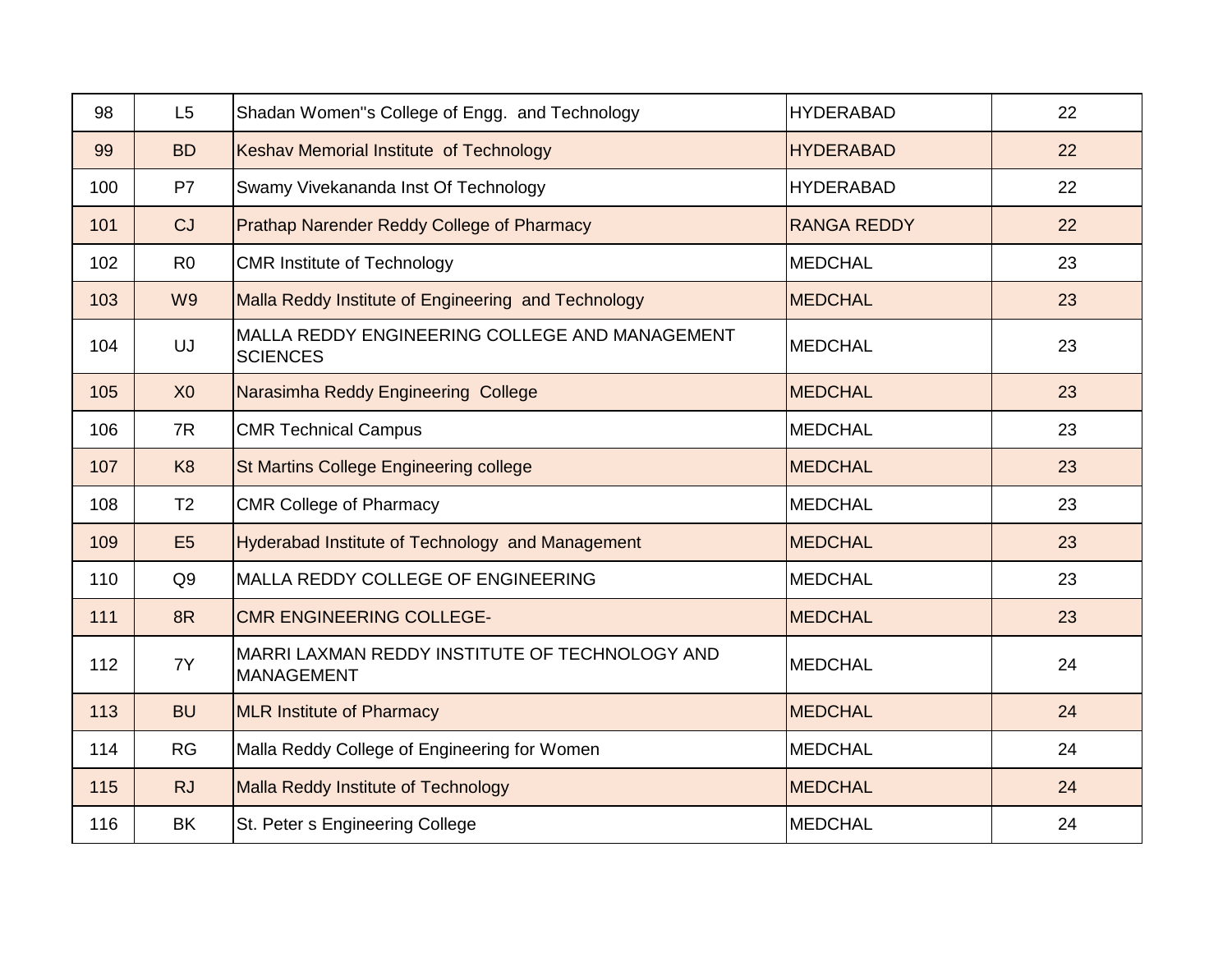| 117 | S <sub>1</sub> | Mallareddy Institute of Technology and Science              | <b>MEDCHAL</b>    | 24 |
|-----|----------------|-------------------------------------------------------------|-------------------|----|
| 118 | <b>RH</b>      | Malla Reddy Engineering College for Women                   | <b>MEDCHAL</b>    | 24 |
| 119 | T <sub>3</sub> | Malla Reddy Institute of Pharmaceutical Sc.                 | <b>MEDCHAL</b>    | 24 |
| 120 | <b>HF</b>      | <b>CM College of Pharmacy</b>                               | <b>MEDCHAL</b>    | 24 |
| 121 | <b>CM</b>      | Pulla Reddy Insti. of Pharmacy                              | <b>SANGAREDDY</b> | 24 |
| 122 | B <sub>6</sub> | Nalla Malla Reddy Engineering College                       | <b>MEDCHAL</b>    | 26 |
| 123 | <b>HA</b>      | Vision College of Pharmaceutical Sc. and Research           | <b>MEDCHAL</b>    | 26 |
| 124 | Z <sub>8</sub> | Gyana Jyothi College of Pharmacy                            | <b>MEDCHAL</b>    | 26 |
| 125 | <b>RA</b>      | Kommuri Pratap Reddy Institute of Technology                | <b>MEDCHAL</b>    | 26 |
| 126 | 84             | Aurora"s Technological and Research Institute               | <b>MEDCHAL</b>    | 26 |
| 127 | <b>GA</b>      | <b>Princeton College of Pharmacy</b>                        | <b>MEDCHAL</b>    | 26 |
| 128 | PQ             | Anurag College of Engineering                               | <b>MEDCHAL</b>    | 26 |
| 129 | GQ             | <b>Gurram Balanarasaiah Inst. of Pharmacy</b>               | <b>MEDCHAL</b>    | 26 |
| 130 | <b>XF</b>      | SIDDARTHA INSTITUTE OF PHARMACY                             | <b>MEDCHAL</b>    | 26 |
| 131 | 6M             | Princeton Institute of Engineering and Technology For Women | <b>MEDCHAL</b>    | 26 |
| 132 | 7Z             | Nalla Narasimha Reddy Edu Society"s Group of Institutions   | <b>MEDCHAL</b>    | 26 |
| 133 | AG             | <b>ACE Engineering College</b>                              | <b>MEDCHAL</b>    | 28 |
| 134 | C <sub>9</sub> | Holy Mary Institute Of Technology and Sciences              | <b>MEDCHAL</b>    | 28 |
| 135 | <b>Y7</b>      | Samskruti College of Pharmacy                               | <b>MEDCHAL</b>    | 28 |
| 136 | <b>RP</b>      | Megha Institute of Engineering and Technology for Women     | <b>MEDCHAL</b>    | 28 |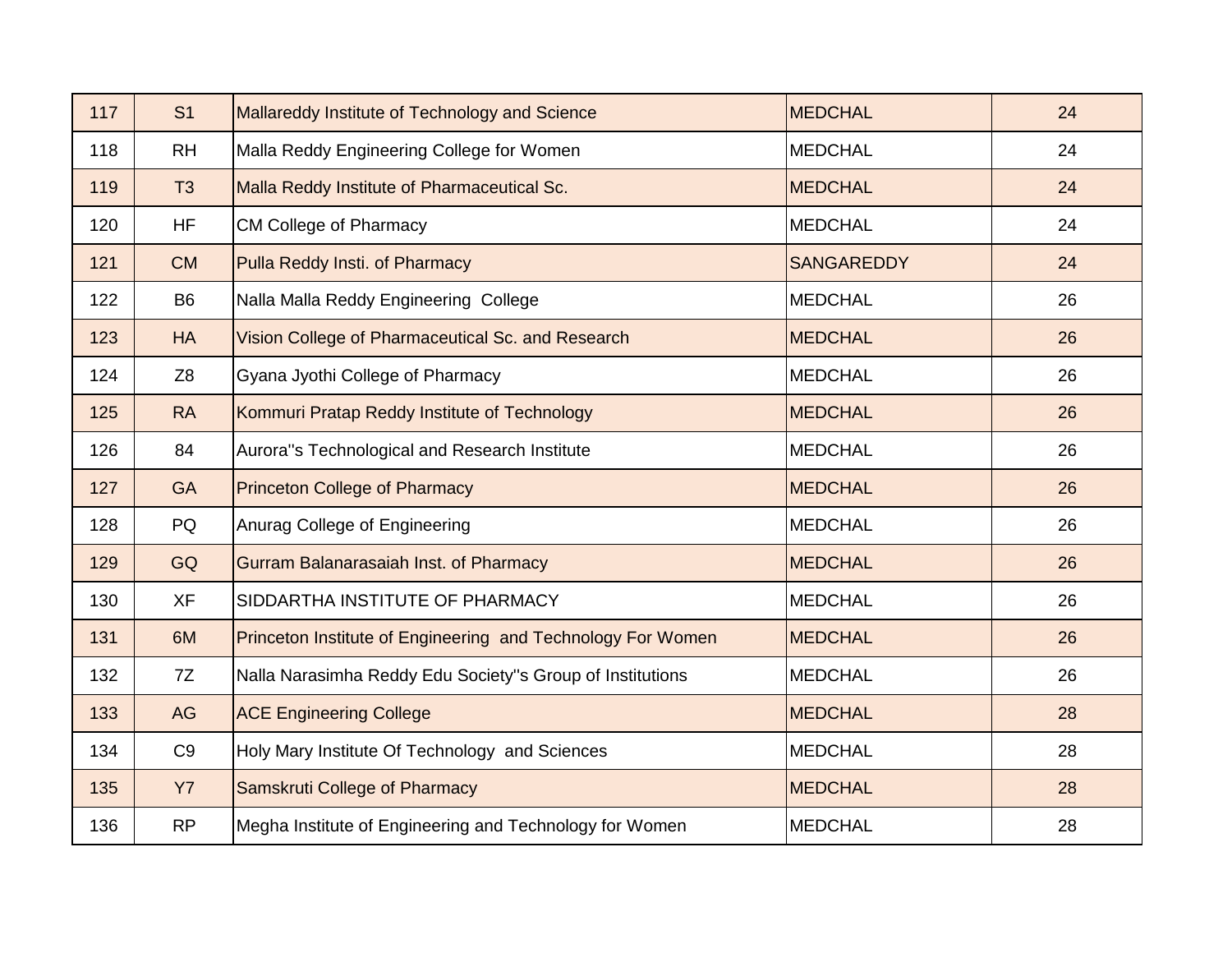| 137 | Z5             | <b>Geethanjali College of Pharmacy</b>                    | <b>MEDCHAL</b>    | 28 |
|-----|----------------|-----------------------------------------------------------|-------------------|----|
| 138 | P <sub>6</sub> | Vignana Bharati inst of Technology                        | <b>MEDCHAL</b>    | 28 |
| 139 | U1             | Samskruti College of Engineering and Technology           | <b>MEDCHAL</b>    | 28 |
| 140 | S7             | Holy Mary Institute of Tech. and Sc. College of Pharmacy  | <b>MEDCHAL</b>    | 28 |
| 141 | C <sub>2</sub> | <b>Tirumala Engineering College</b>                       | <b>MEDCHAL</b>    | 28 |
| 142 | <b>UP</b>      | Vignan"s Institute of Management and Technology for Women | <b>MEDCHAL</b>    | 28 |
| 143 | QP             | Khammam Institute of Technology and Sciences              | <b>KHAMMAM</b>    | 29 |
| 144 | 6C             | PRIYADARSHINI INSTITUTE OF SC. & TECH. FOR WOMEN          | <b>KHAMMAM</b>    | 29 |
| 145 | <b>BR</b>      | <b>Vijaya Engineering College</b>                         | <b>KHAMMAM</b>    | 29 |
| 146 | U <sub>3</sub> | Bomma Institute of Technology and Sciences                | <b>KHAMMAM</b>    | 29 |
| 147 | M <sub>6</sub> | Swarna Bharathi Institute of Science and Technology       | <b>KHAMMAM</b>    | 29 |
| 148 | 9D             | Bomma Institute of Pharmacy                               | <b>KHAMMAM</b>    | 29 |
| 149 | <b>VM</b>      | <b>Vikas College of Pharmaceutical Sciences</b>           | <b>SURYAPET</b>   | 30 |
| 150 | 63             | Sri Venkateswara Engg. College                            | <b>SURYAPET</b>   | 30 |
| 151 | <b>UD</b>      | <b>Trinity College of Engineering and Technology</b>      | <b>PEDDAPALLI</b> | 31 |
| 152 | TD             | Nigama Engineering College                                | PEDDAPALLI        | 31 |
| 153 | 86             | Mother Therissa College of Engineering and Technology     | PEDDAPALLI        | 31 |
| 154 | FT.            | Sana College of Pharmacy                                  | <b>KODAD</b>      | 32 |
| 155 | <b>ET</b>      | <b>Teja College of Pharmacy</b>                           | <b>KODAD</b>      | 32 |
| 156 | Z1             | <b>Anurag Pharmacy College</b>                            | <b>KODAD</b>      | 32 |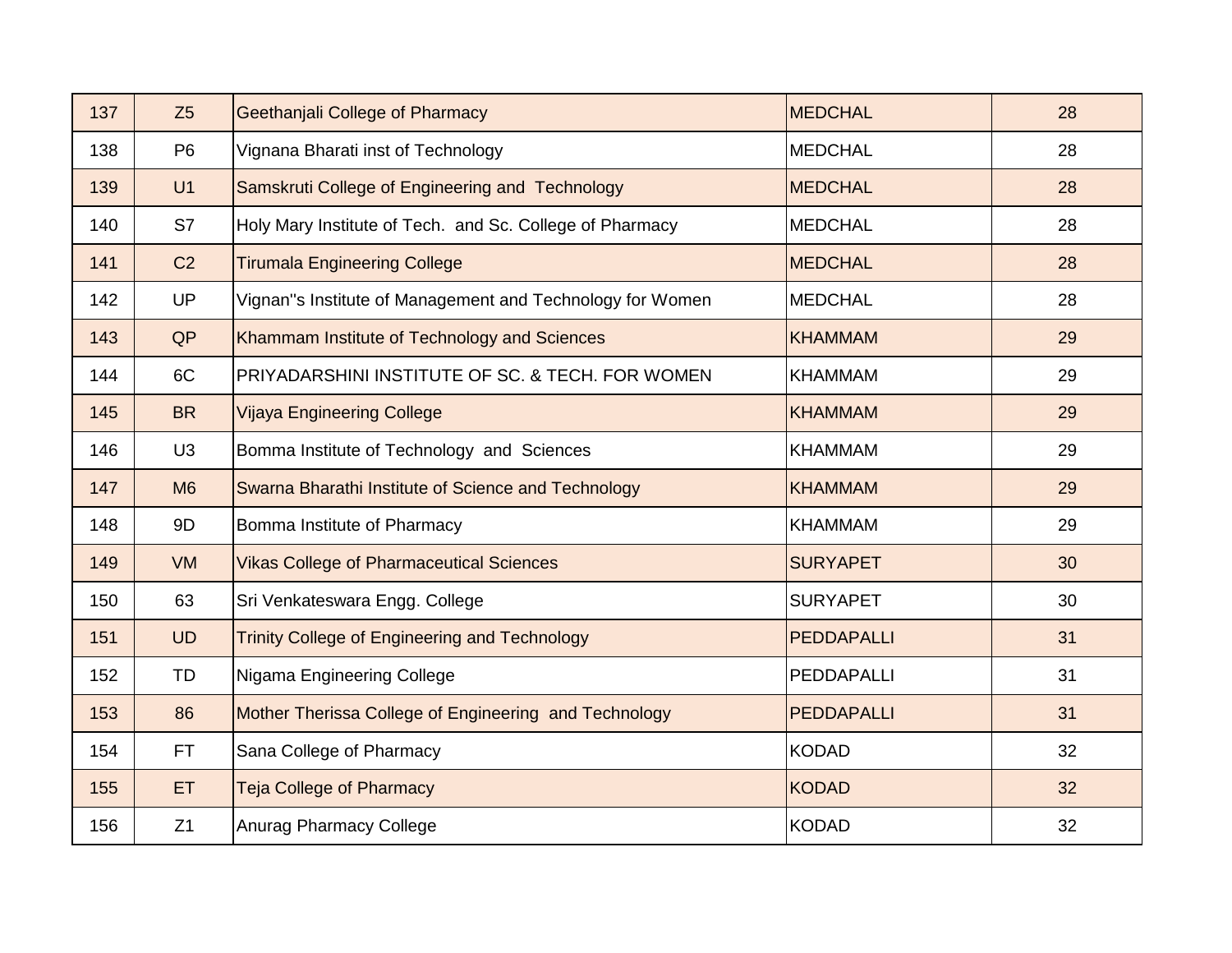| 157 | M8             | <b>Sana Engineering College</b>                                             | <b>KODAD</b>            | 32 |
|-----|----------------|-----------------------------------------------------------------------------|-------------------------|----|
| 158 | QU             | Kodada Institute of Technology and Science for Women                        | <b>KODAD</b>            | 32 |
| 159 | 8B             | Sri Sai Edu. Society"s Group of Insts. Gate School of Engg. and<br>Pharmacy | <b>KODAD</b>            | 32 |
| 160 | QE             | Gandhi Academy of Technical Education                                       | <b>KODAD</b>            | 32 |
| 161 | 7M             | <b>Mother Teresa Pharmacy College</b>                                       | <b>SATHUPALLY</b>       | 33 |
| 162 | C <sub>6</sub> | Mother Theresa Institute Of Science and Technology                          | <b>SATHUPALLY</b>       | 33 |
| 163 | C <sub>5</sub> | Sai Spurthi Institute of Technology                                         | <b>SATHUPALLY</b>       | 33 |
| 164 | JJ             | JNTU College Of Engineering Jagityala                                       | <b>JAGTIAL</b>          | 36 |
| 165 | <b>RQ</b>      | Mina Institute of Engineering and Technology for Women                      | <b>MIRYALAGUDA</b>      | 37 |
| 166 | 89             | Vignan Institute of Tech. and Sciences                                      | <b>RAMOJI FILM CITY</b> | 38 |
| 167 | <b>UQ</b>      | Vignan"s Institute of Technology and Aeronautical Engineering               | <b>RAMOJI FILM CITY</b> | 38 |
| 168 | <b>BH</b>      | St. Mary s Engineering College                                              | <b>RAMOJI FILM CITY</b> | 38 |
| 169 | N <sub>2</sub> | Netaji Institute Of Engineering and Technology                              | <b>RAMOJI FILM CITY</b> | 38 |
| 170 | Y <sub>5</sub> | Vignan Inst. of Pharmaceutical Sc.                                          | <b>RAMOJI FILM CITY</b> | 38 |
| 171 | S <sub>9</sub> | <b>NIZAM INSTITUTE OF PHARMACY</b>                                          | <b>RAMOJI FILM CITY</b> | 38 |
| 172 | <b>CF</b>      | Netaji Institute of Pharmaceutical Science                                  | <b>RAMOJI FILM CITY</b> | 38 |
| 173 | 28             | Kamala Institute of Technology and Sciences                                 | <b>KARIMNAGAR</b>       | 39 |
| 174 | VD             | JNTUH COLLEGE OF ENGINEERING MANTHANI,                                      | <b>PEDDAPALLI</b>       | 40 |
| 175 | <b>SS</b>      | JNTUH COLLEGE OF ENGINEERING SULTANPUR                                      | <b>SANGAREDDY</b>       | 41 |